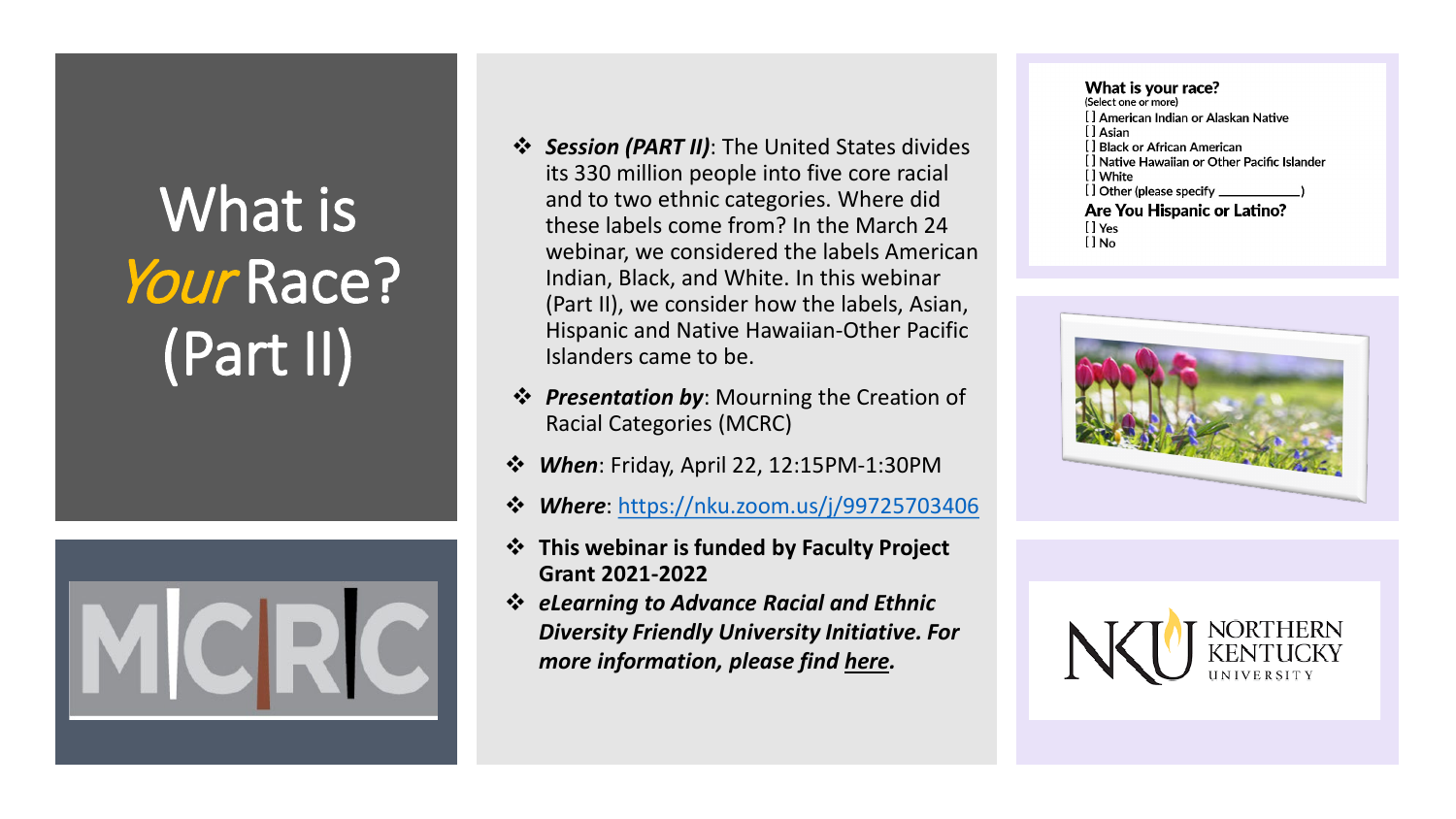## Presentation by

This is presentation by the Mourning the Creation of Racial Categories (MCRC) Project. MCRC founded in 2016, brings a unique lens to the national dialogue and conversation surrounding race. Since its founding the MCRC Project has brought together more than 100 creative, performing and visual artists to tell the stories of how people in the United States were (and still are) broken apart into unequally-valued racial categories. The MCRC Project is a collaborative project facilitated by sociologists Joan Ferrante and Lynnissa Hillman.



## Mourning the Creation of Racial Categories